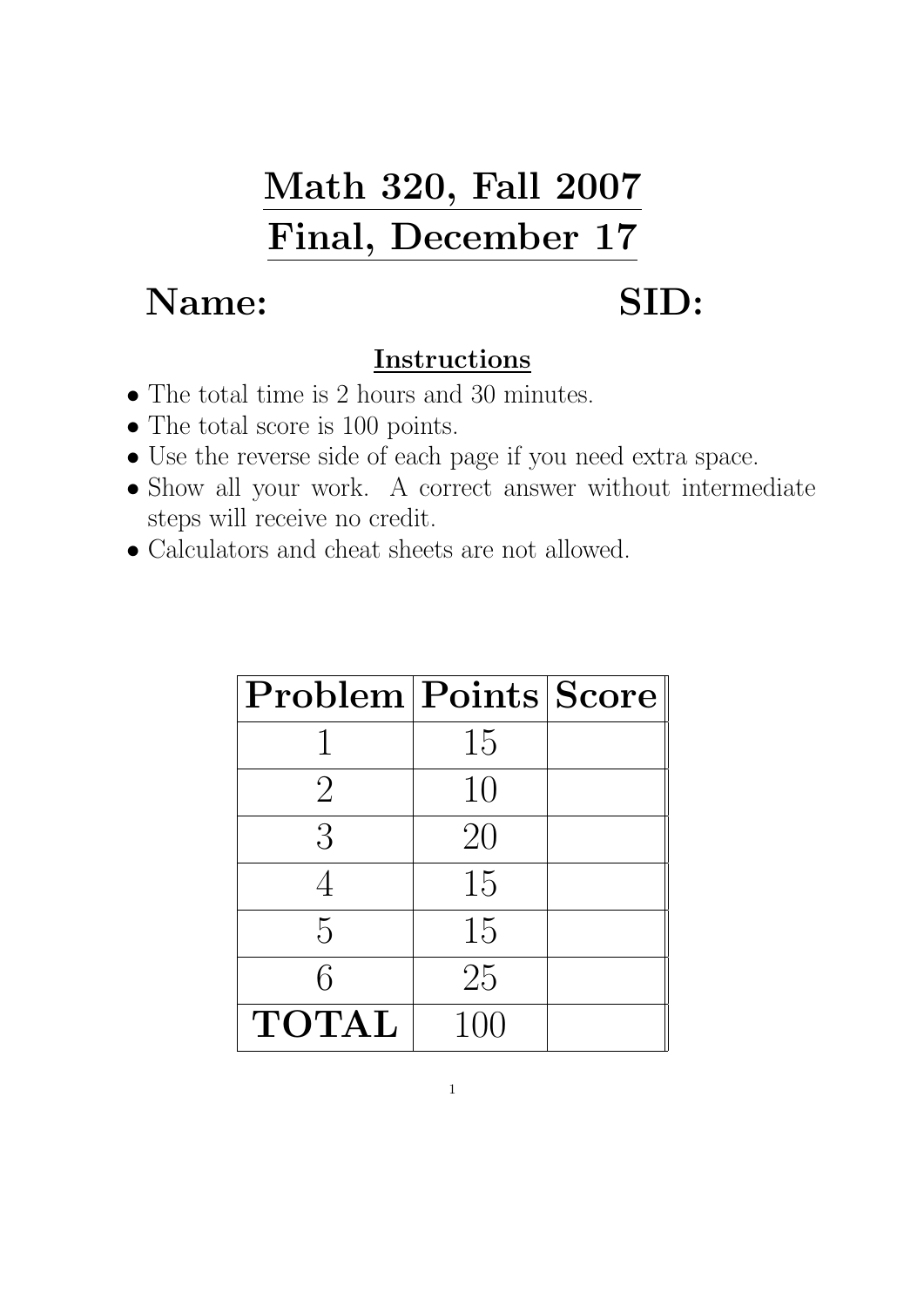- 2
- 1. Recall that a function  $f : (M, d) \rightarrow (M, d)$  is called a *strict* contraction if there exists a constant  $\alpha < 1$  such that

 $d(f(x), f(y)) \leq \alpha d(x, y)$  for all  $x, y \in M$ .

(a) Is a strict contraction continuous? Uniformly continuous?

(3 points)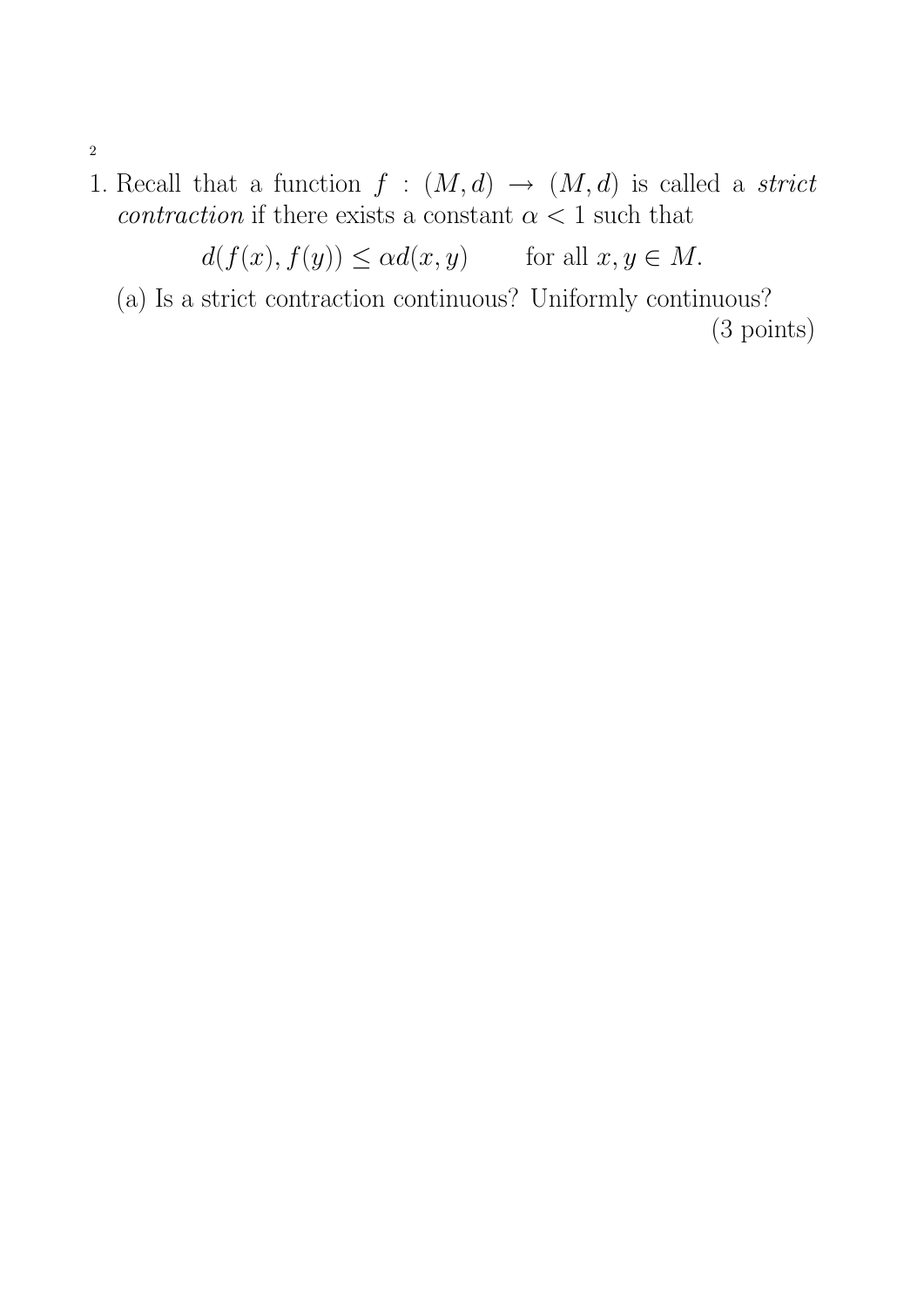(b) Show that for every  $x \in M$ , the sequence of functional iterates  ${f^{(n)}(x) : n \in \mathbb{N}}$  is a Cauchy sequence.

(5 points)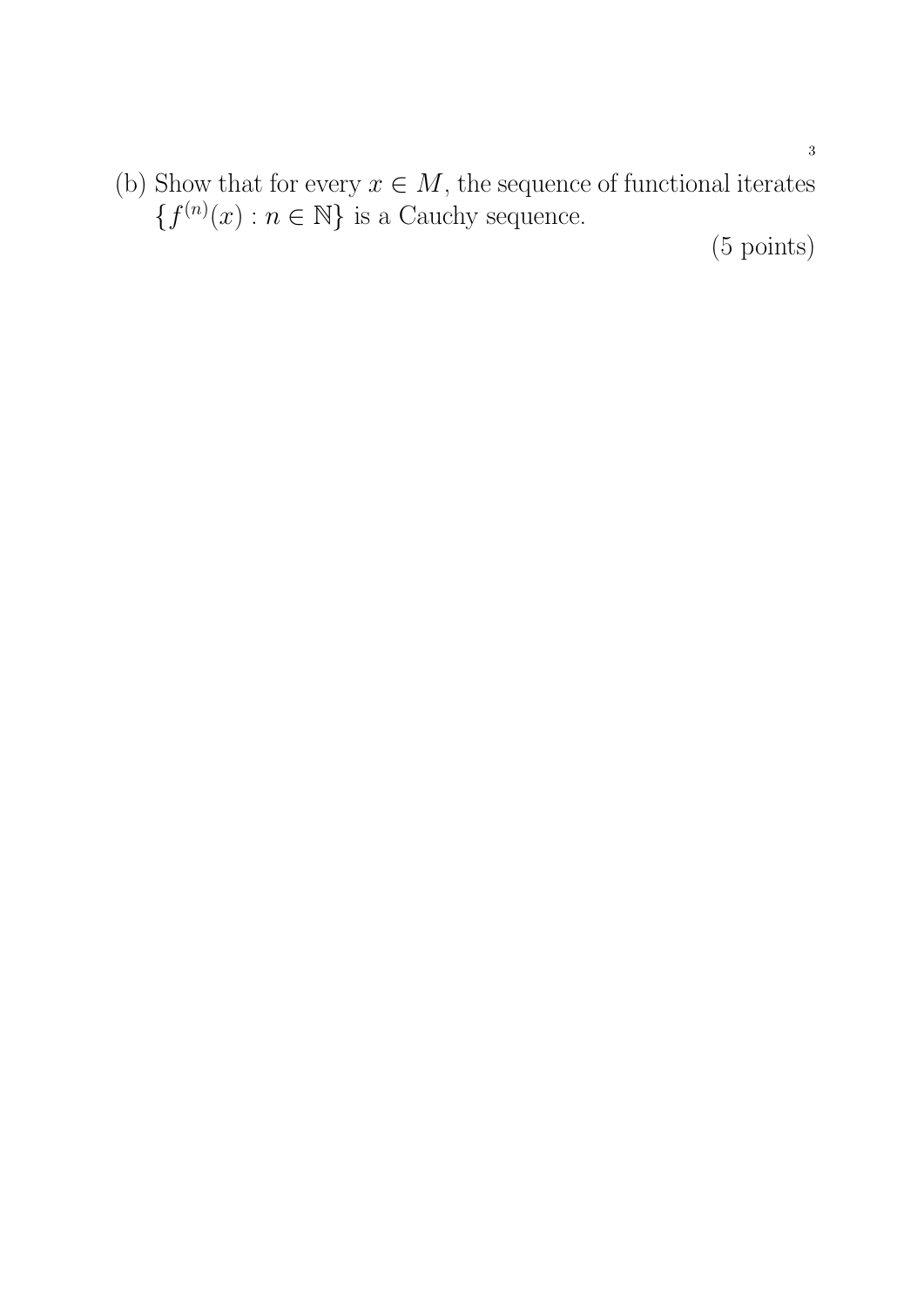- 4
- (c) Use parts (a) and (b) to show that if  $M$  is complete and  $f$  is a strict contraction, then  $f$  has a fixed point, i.e., there exists  $x_0 \in M$  such that  $f(x_0) = x_0$ .

(5 points)

(d) Is the fixed point in part (c) unique?

(2 points)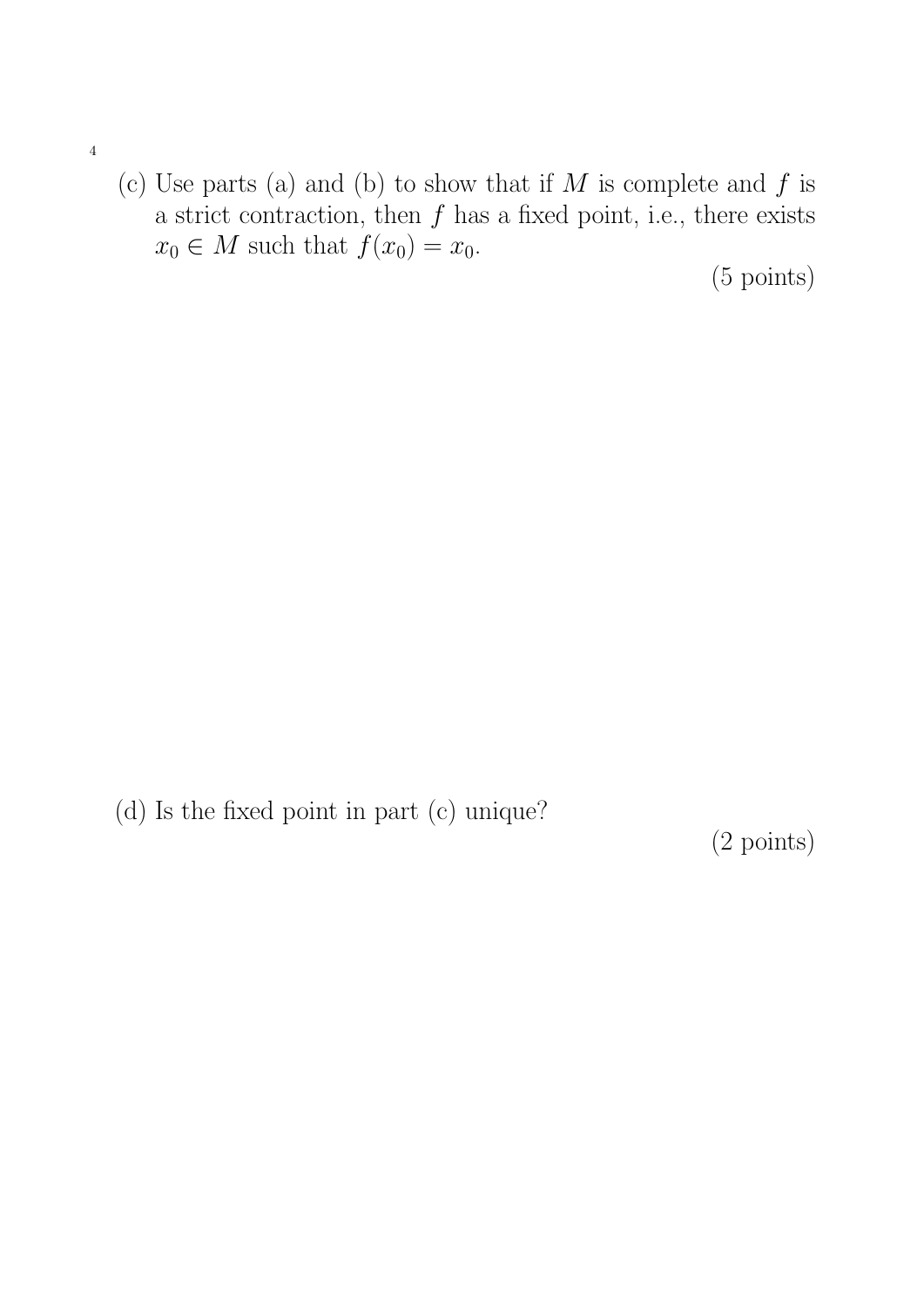2. Recall the normed vector space

$$
\ell_p = \left\{ \mathbf{x} = (x_1, x_2, \cdots) : \sum_{n=1}^{\infty} |x_n|^p < \infty \right\},\
$$
  
with norm  $||\mathbf{x}||_p = \left[\sum_{n=1}^{\infty} |x_n|^p\right]^{\frac{1}{p}}$ .

Is the set

$$
A = \left\{ \mathbf{x} \in \ell_3 : |x_n|^3 \le \frac{1}{n} \text{ for all } n \in \mathbb{N} \right\}
$$

compact in  $\ell^3$ ?

(10 points)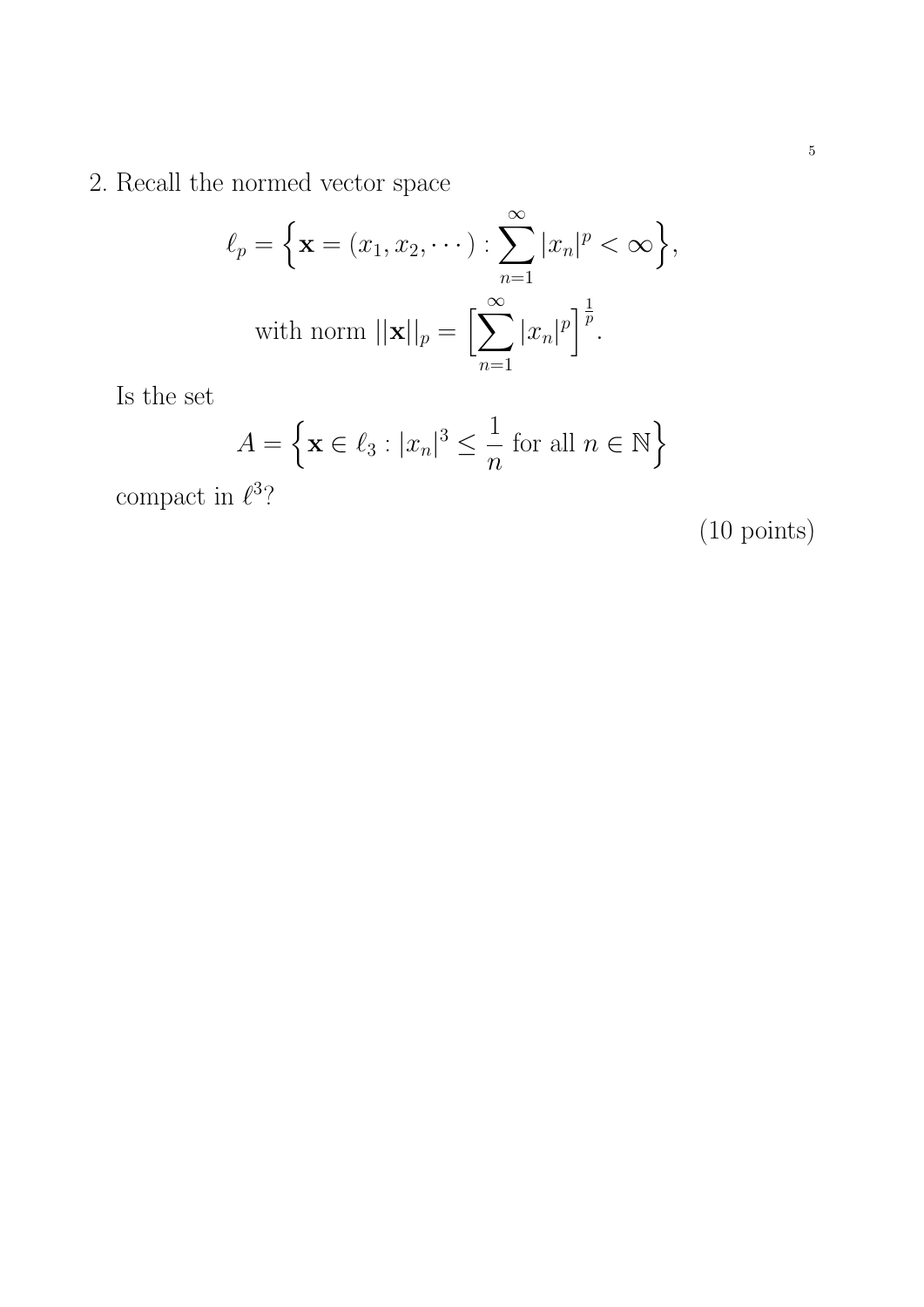3. (a) Describe the closure of the set

$$
E = \left\{ \left( x, \cos\left(\frac{1}{x^2}\right) \right) : 0 < x \le 1 \right\} \subseteq \mathbb{R}^2. \tag{5 \text{ points}}
$$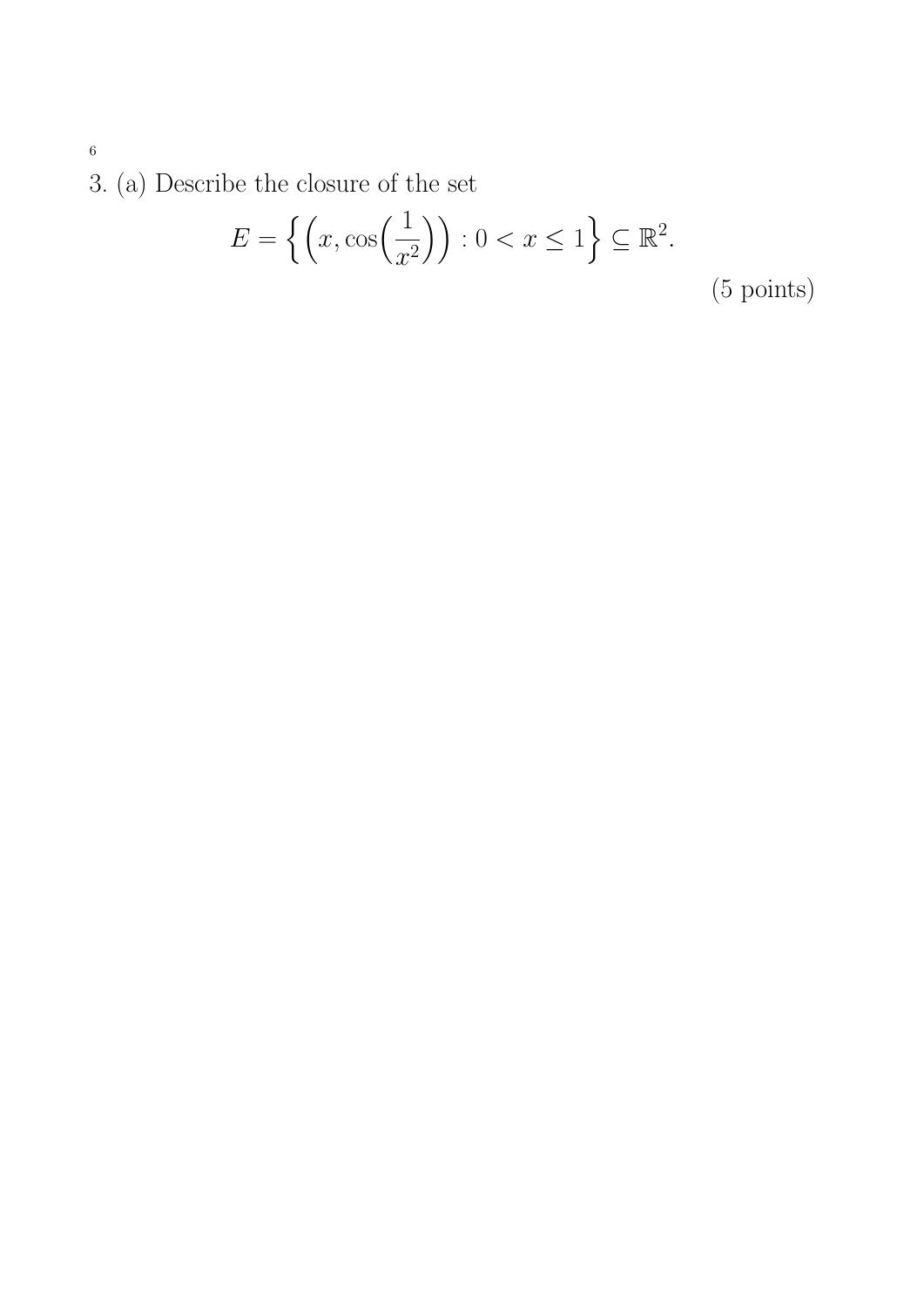(b) Is the set  $\overline{E}$  path-connected, where  $E$  is as in part (a)? Explain. (10 points)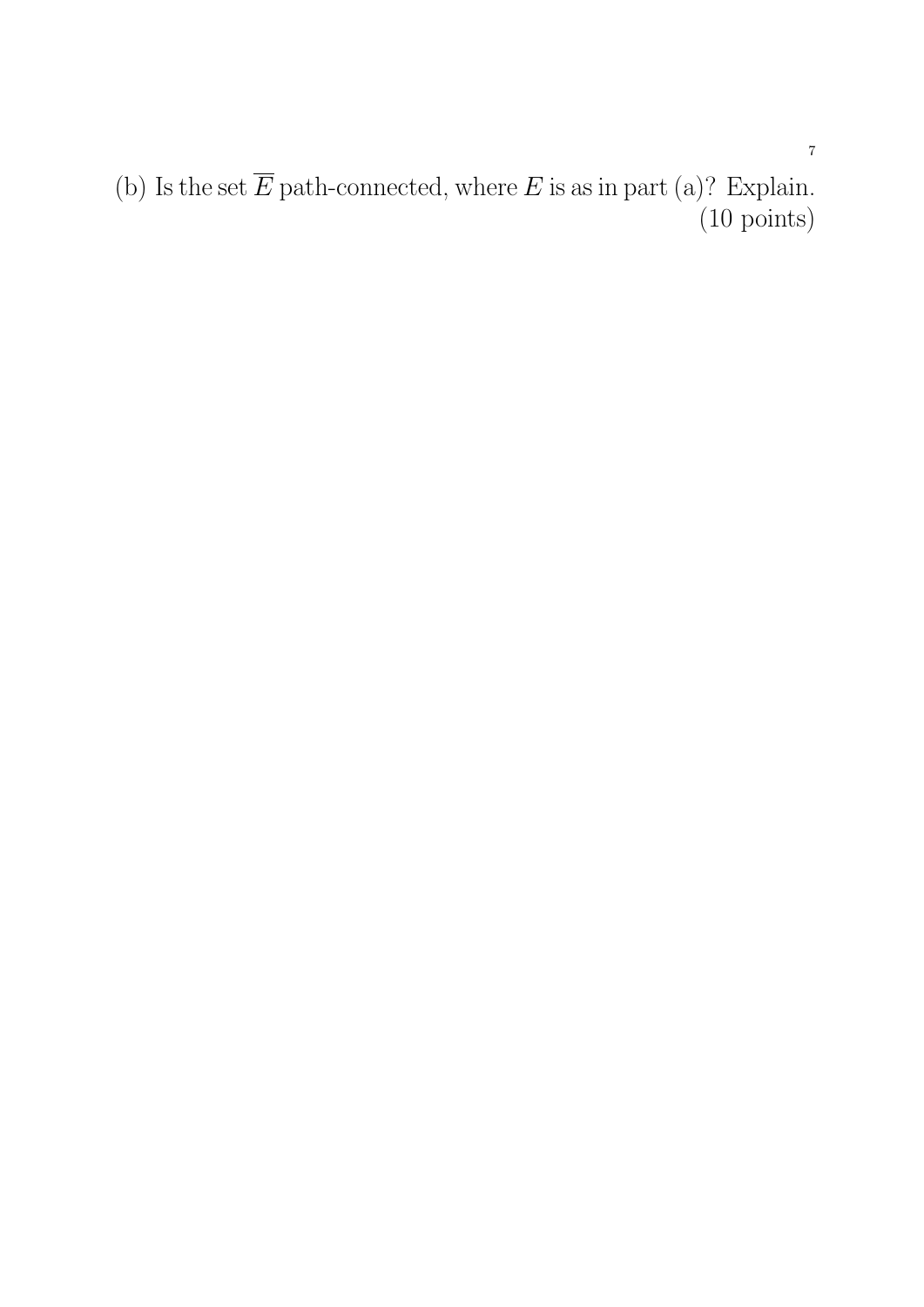(c) Repeat the question in part (b) for the closure of the set

$$
F = \left\{ \left( x, \arctan\left(\frac{1}{x^2}\right) \right) : 0 < x \le 1 \right\}. \tag{5 \text{ points}}
$$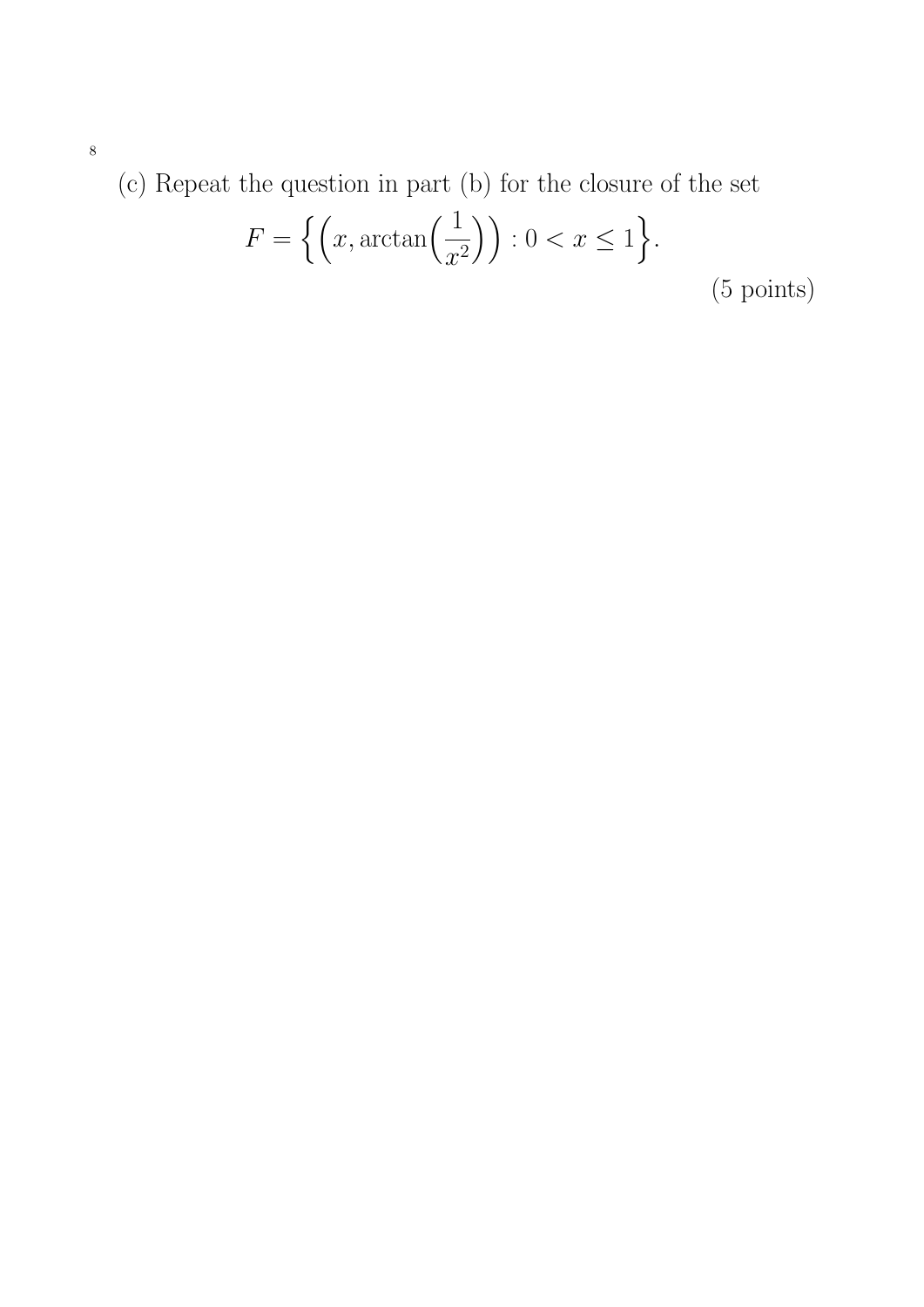4. (a) Recall the Hilbert cube

$$
\mathbb{H}^{\infty} = \{ \mathbf{x} = (x_1, x_2, \cdots) : |x_n| \le 1 \text{ for all } n \in \mathbb{N} \}
$$
  
with metric  $d(\mathbf{x}, \mathbf{y}) = \sum_{n=1}^{\infty} 2^{-n} |x_n - y_n|$ .

Show that  $\mathbb{H}^{\infty}$  is separable, i.e., there exists a countable subset  $A \subseteq \mathbb{H}^{\infty}$  such that  $\overline{A} = \mathbb{H}^{\infty}$ .

(10 points)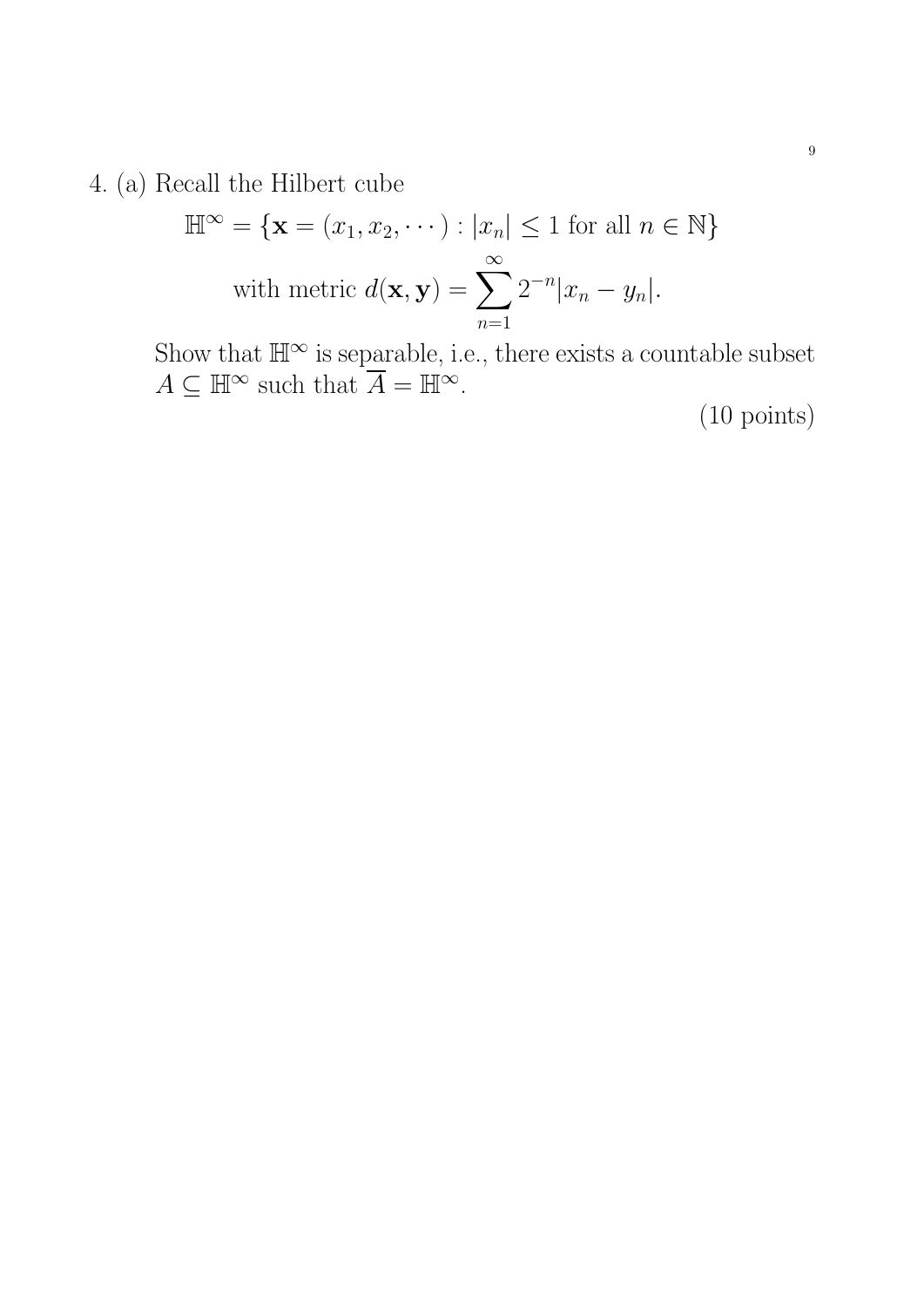(b) Give an example of a non-separable metric space, with reasons for your answer.

(5 points)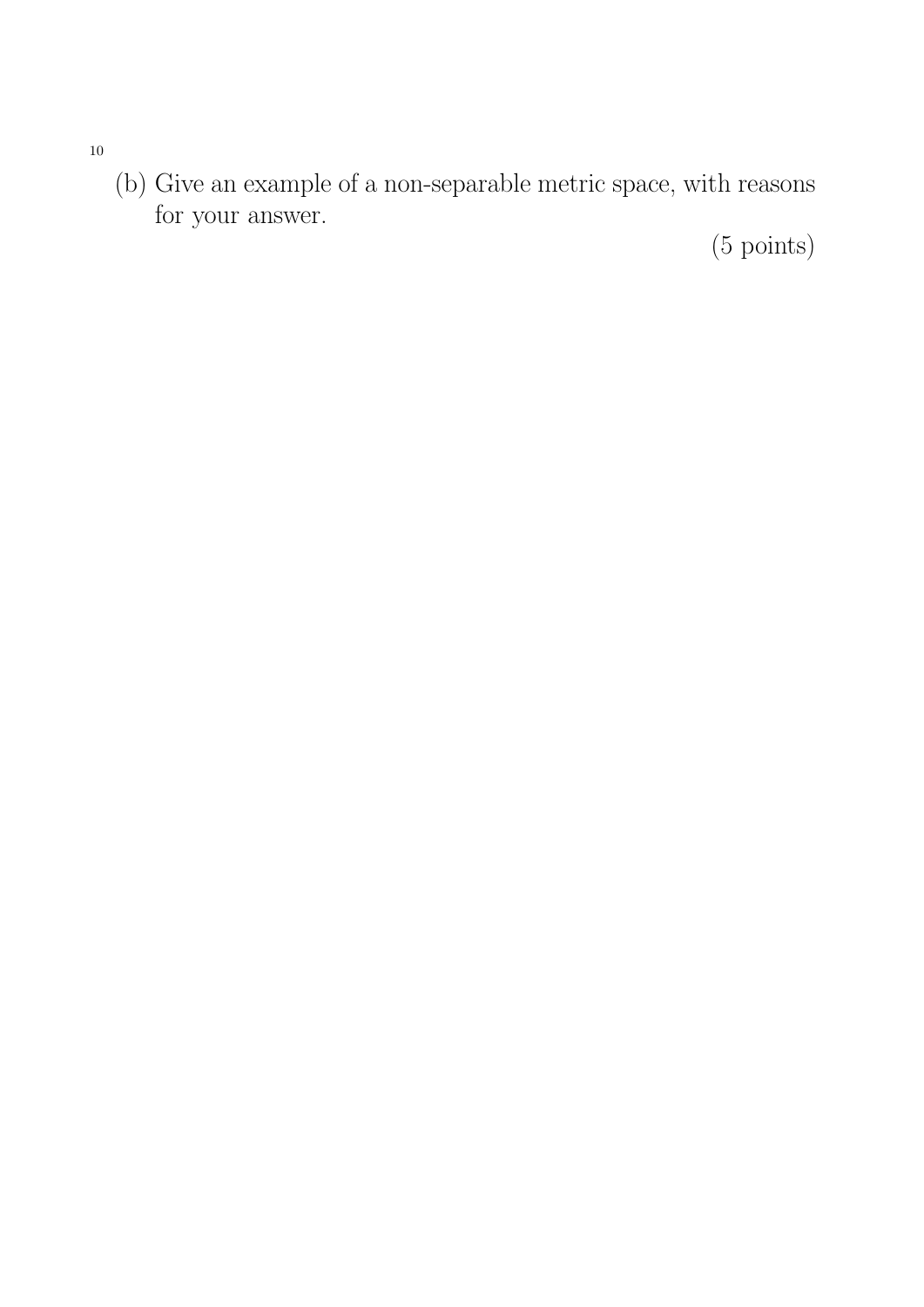5. Suppose  $\{a_n : n \in \mathbb{N}\}\$ is a sequence of strictly positive numbers such that  $\sum_{n=1}^{\infty} a_n$  diverges. Let  $s_n$  denote the *n*-th partial sum of this series, i.e.,  $s_n = a_1 + \cdots + a_n$ .

(a) Determine the convergence or divergence of  $\sum_{n=1}^{\infty} a_n/s_n$ .

 $\int$  Hint : First show that

$$
\frac{a_{N+1}}{s_{N+1}} + \dots + \frac{a_{N+k}}{s_{N+k}} \ge 1 - \frac{s_N}{s_{N+k}}.
$$
\n(7 points)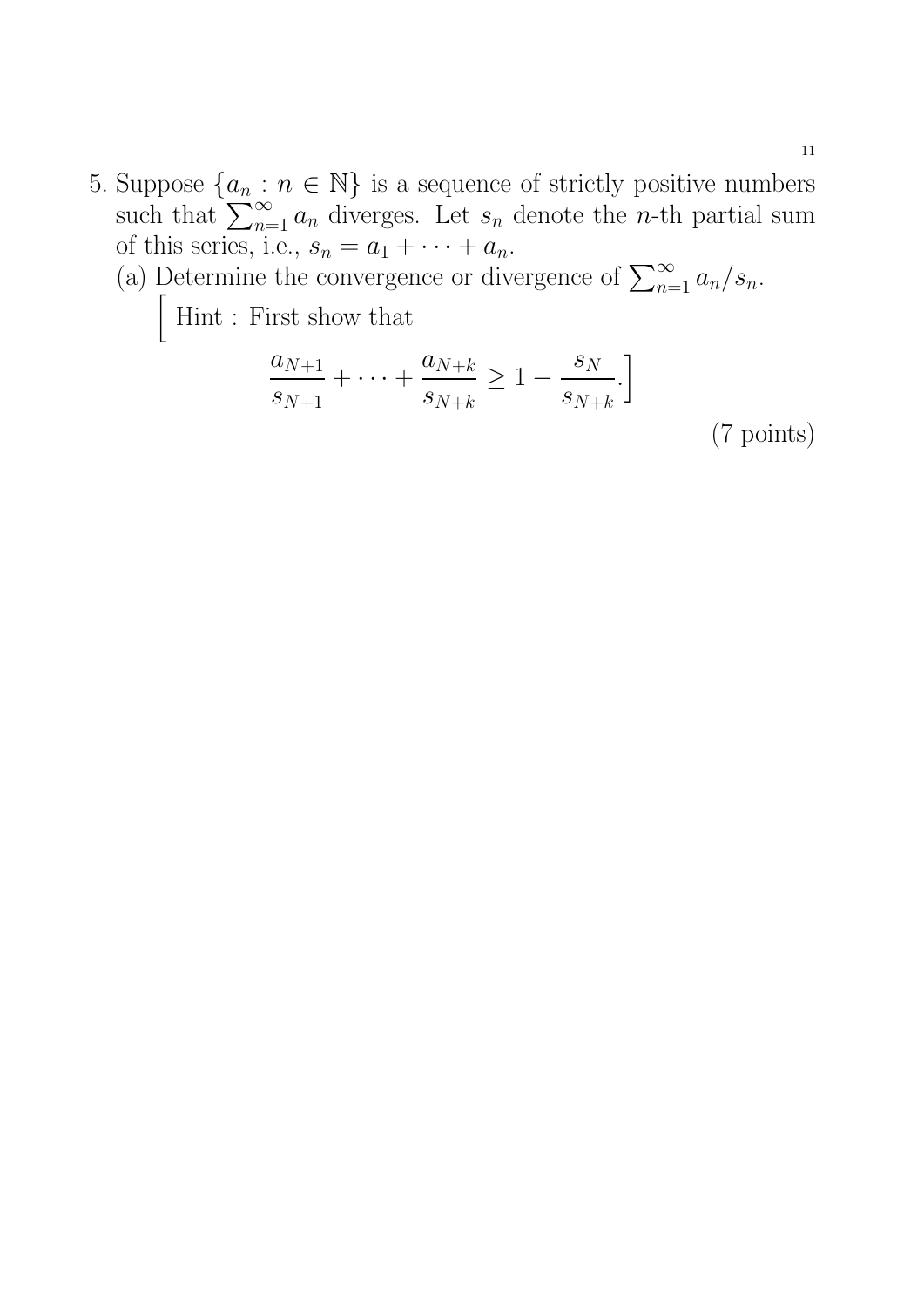(b) Repeat the question in part (a) with  $\sum_{n=1}^{\infty} a_n/(1 + a_n)$ √  $\overline{n}).$ (8 points)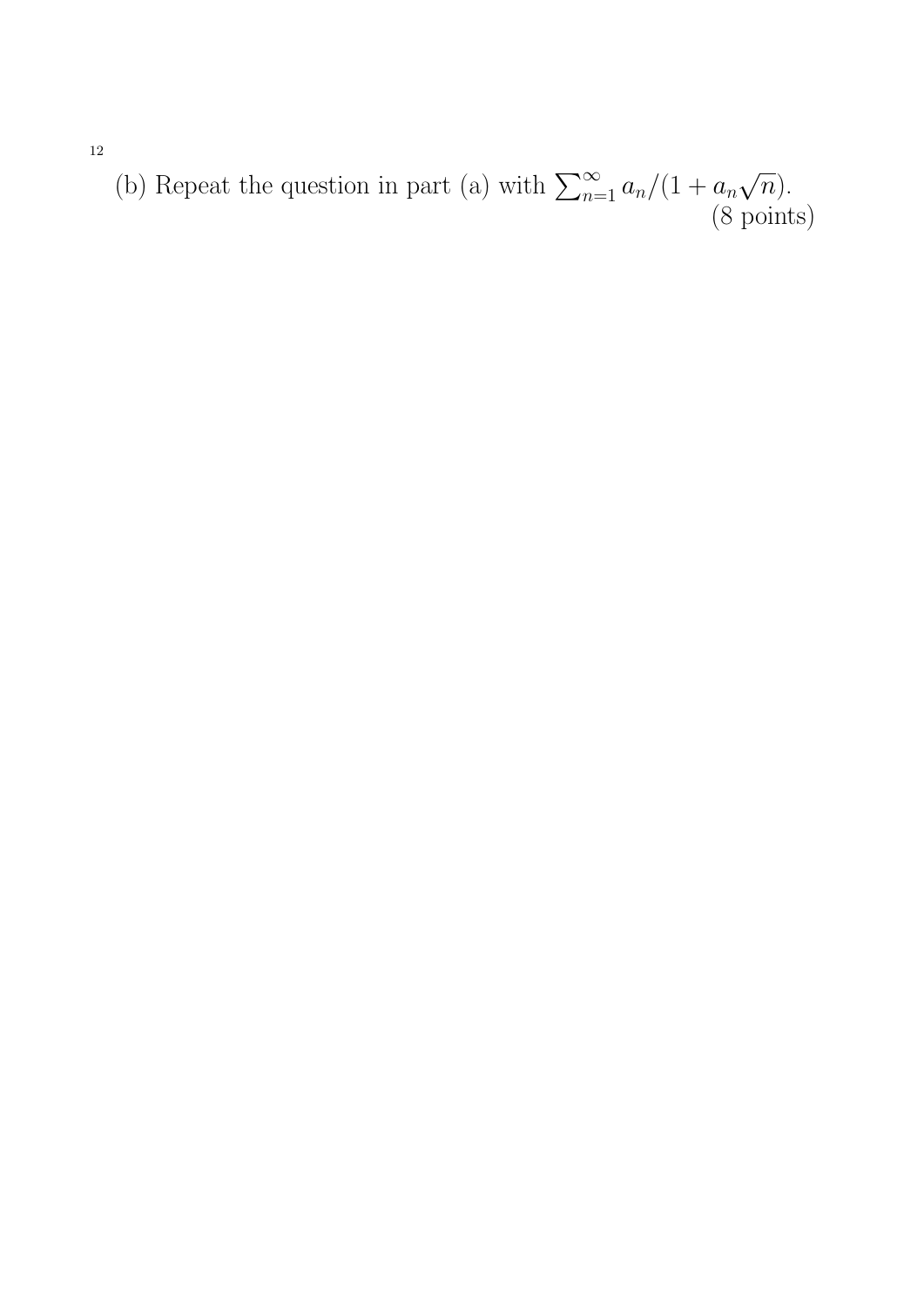6. Give brief answers to the following questions:

 $(5 \times 5 = 25 \text{ points})$ 

(a) Any connected metric space with more than one point is uncountable. True or false?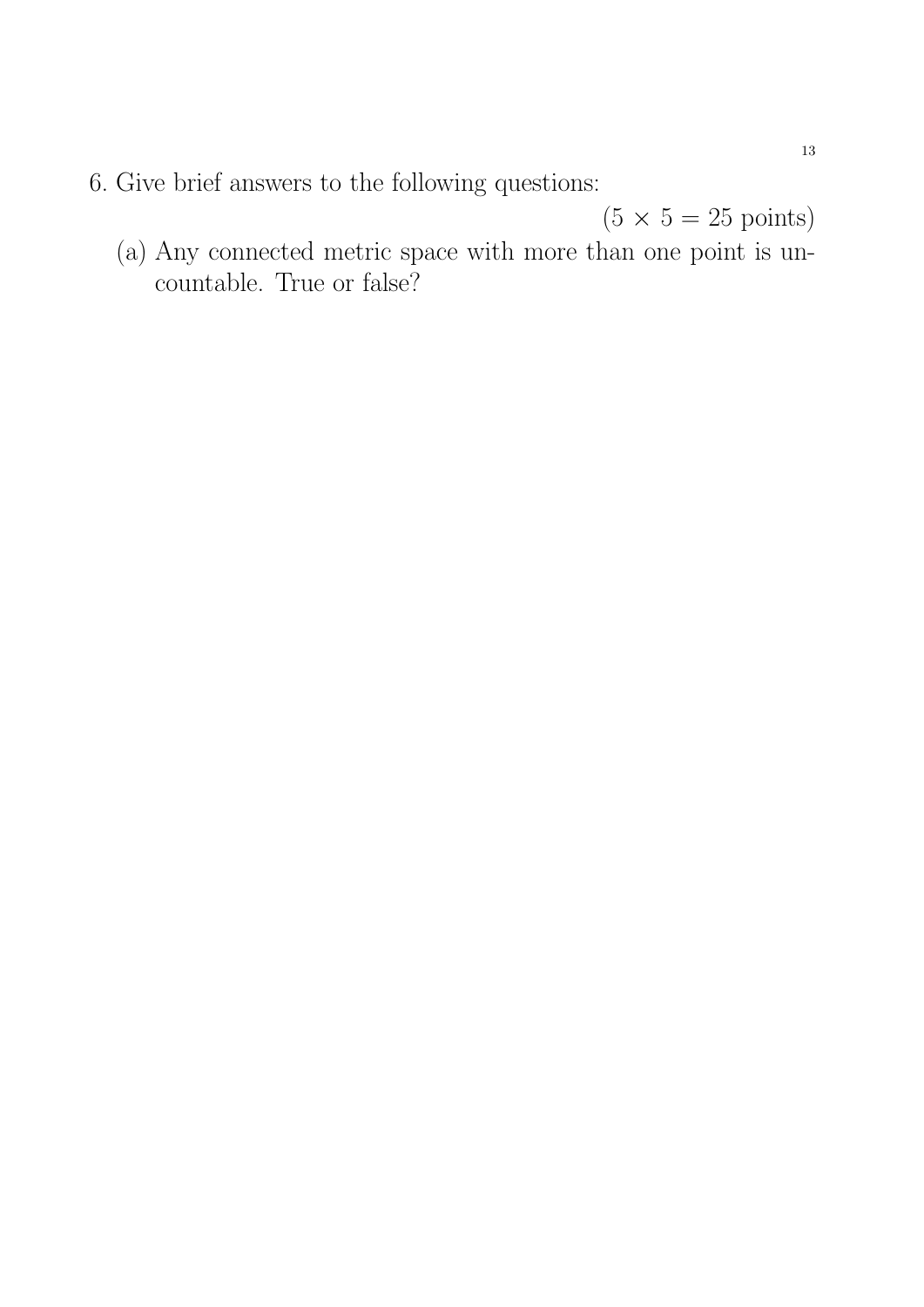14

(b) There exists a metric space  $M$  such that there is no continuous map from  $M$  to any other metric space. True or false?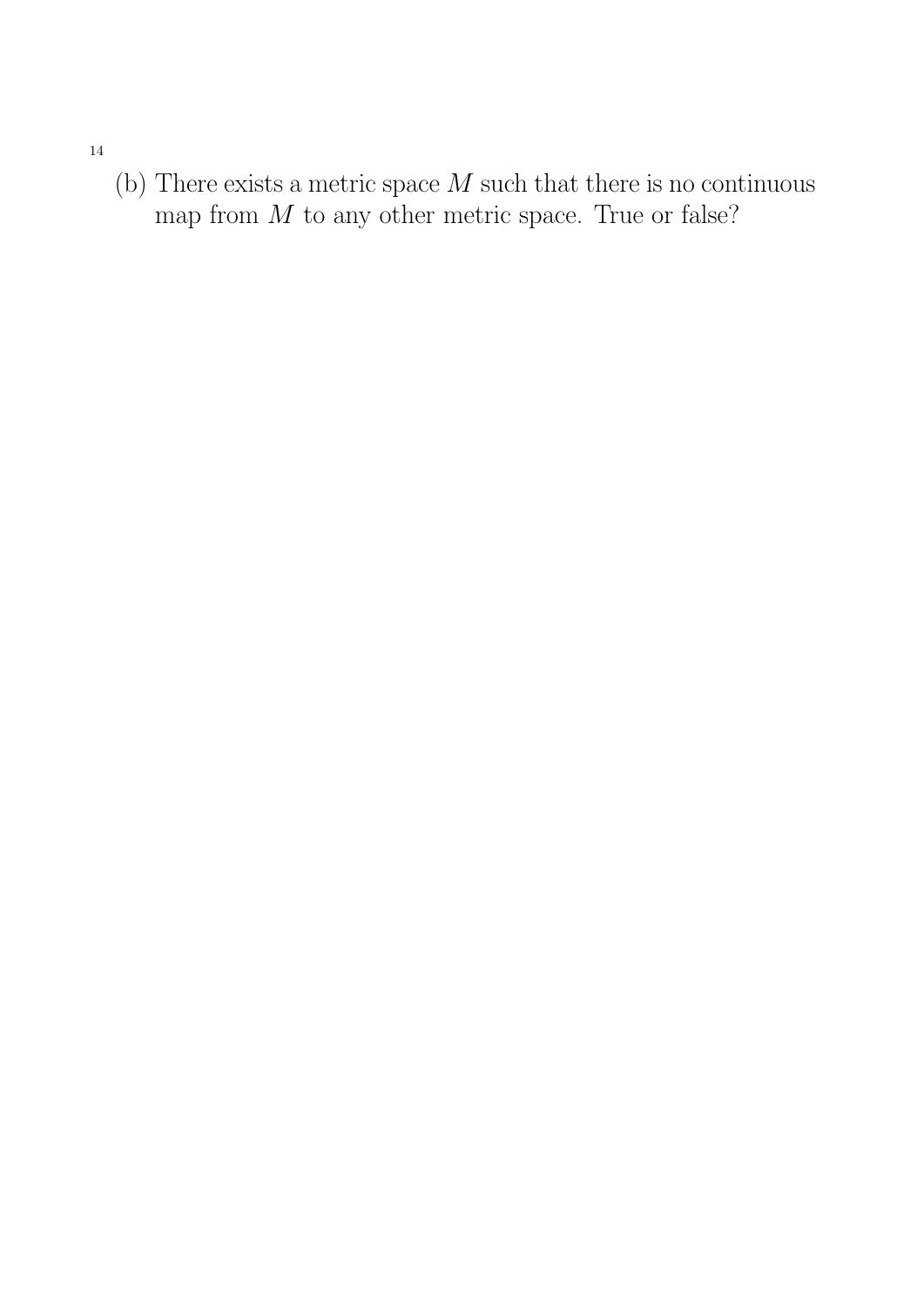(c) Given any continuous function  $f : [a, b] \rightarrow \mathbb{R}$ , there exists  $c \in [a,b]$  satisfying

$$
\int_a^b f(t) dt = f(c)(b - a).
$$

True or false?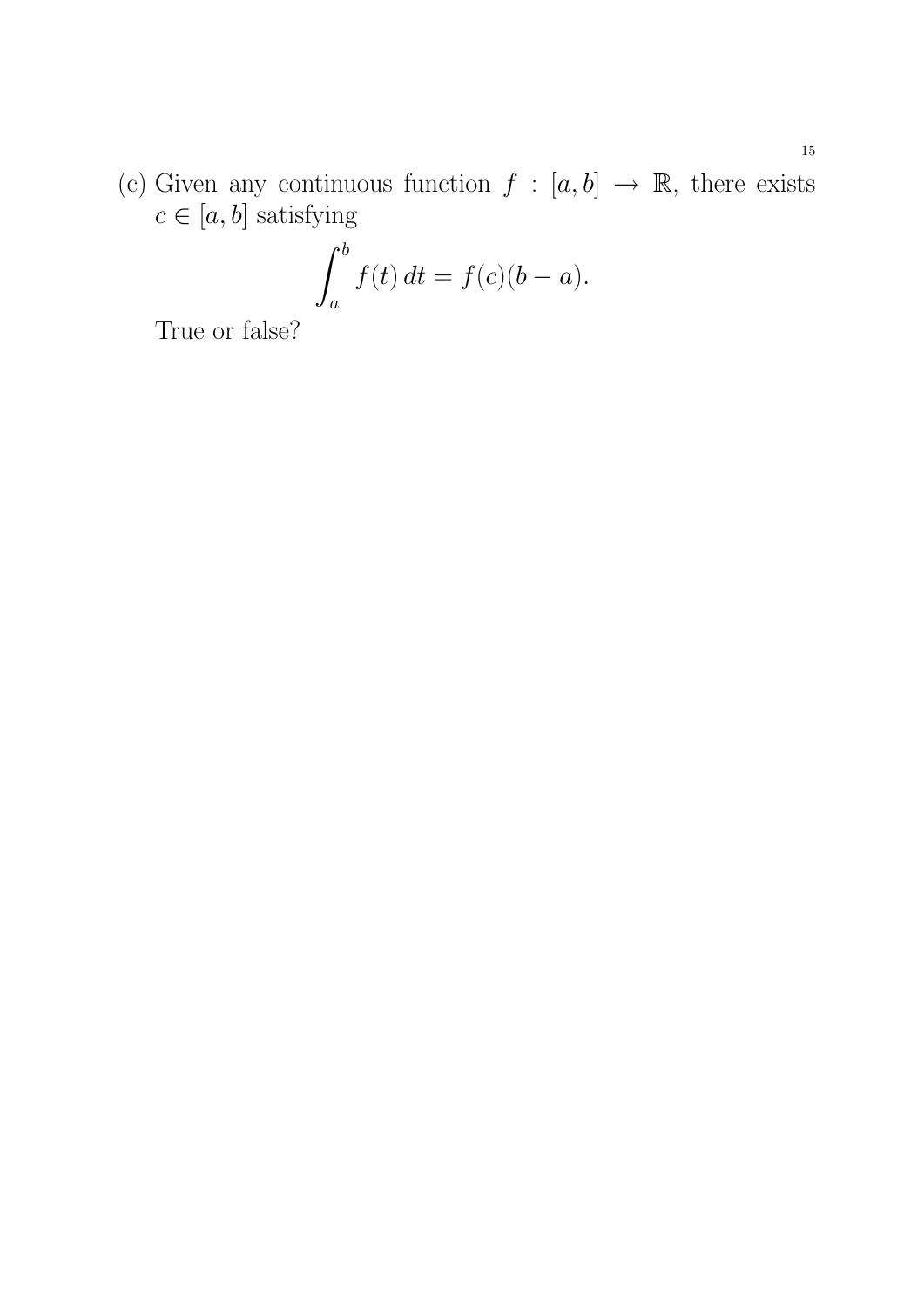16

(d) State the strong nested set property. Give an example of a metric space that does not have the strong nested set property. Provide reasons for your answer.